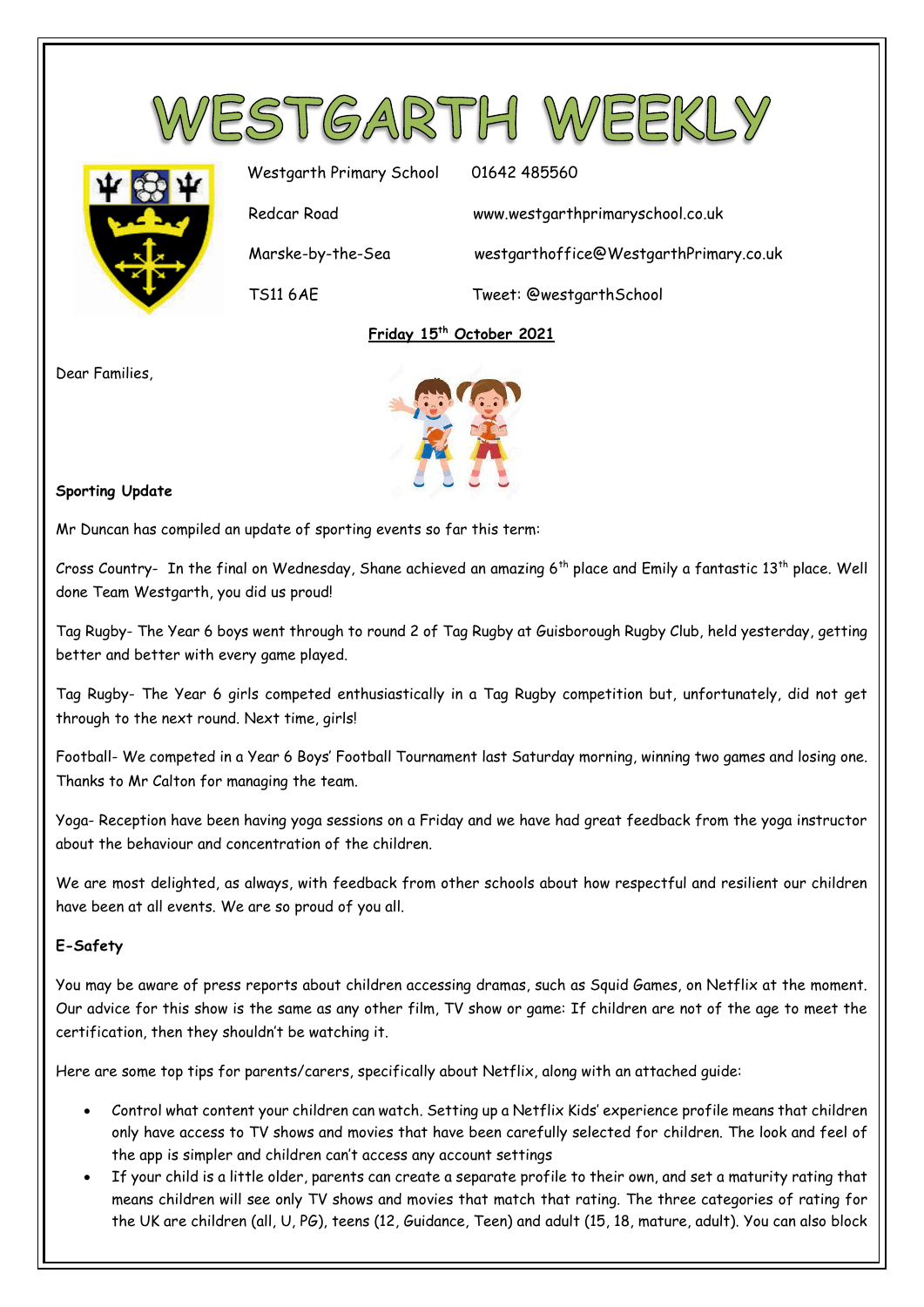# ESTGARTH WEI

specific TV shows and movies from individual profiles which means they don't show up in the browse or search results.

- Parents can review the TV shows and films that have been watched on each profile under their account.
- If your child seems upset or shocked by something they have seen or if you are concerned about anything they've viewed, try to talk to them about it and have an open and honest conversation to help understand any concerns.
- It is important to keep your own account secure so that children can't freely switch between profiles and potentially access more adult-themed content or change access levels.
- Parents can set-up a Profile Lock PIN which means only they can access their own and everyone else's Netflix account.
- Given that Netflix doesn't use 2-factor authentication, the need for a unique username and strong password is even more important. Try to use a different password to ones you've used before and use a mixture of numbers, letters (uppercase and lowercase) and symbols, with a minimum of 8 characters.
- Always log out when not using your account so that if your device is lost or stolen, your account remains inaccessible



## **Staggered start time**

A reminder that we allow a 10 minute window from 8.45am before full time school officially starts at 8.55am. Please be aware that we then need to close the doors promptly at 8.55am as all staff are timetabled straight into teaching sessions and 1:1 support for children with additional needs.

# **COVID update**

We continue to have a regular number of positive COVID cases amongst both staff and children in school. As you are aware from previous communications, Test and Trace has taken over contact tracing in schools, so you should be contacted directly if your child is identified as a close contact of a positive case. However, we are reporting known case numbers to Public Health so that they can advise us if additional precautions need to be reinstated in school. This has not been the case so far.

Once again, I urge you to be understanding of the continued and additional pressures on school staff from these changes that the government has imposed in order to keep as many children in school as possible for their learning and mental health. We have not had a day of full staffing since returning to school in September, and our staff have the same personal and family vulnerabilities as the rest of society. I am extremely grateful to them for accepting, without hesitation, the increased risk of being in an environment where transmission rates are higher than most other workplaces, including their willingness to support events outside of their contracted hours, such as residential visits, clubs and after school events. They do so because of their commitment to the children in our care, and their core belief in the value and importance of a full and memorable primary education.

#### **Remote learning**

Remote learning is offered to children who have to isolate at home because of being positive for COVID, but who are asymptomatic or recovered. If your child is unwell with COVID or any other illness, then we would, obviously, not expect them to complete school work at home.